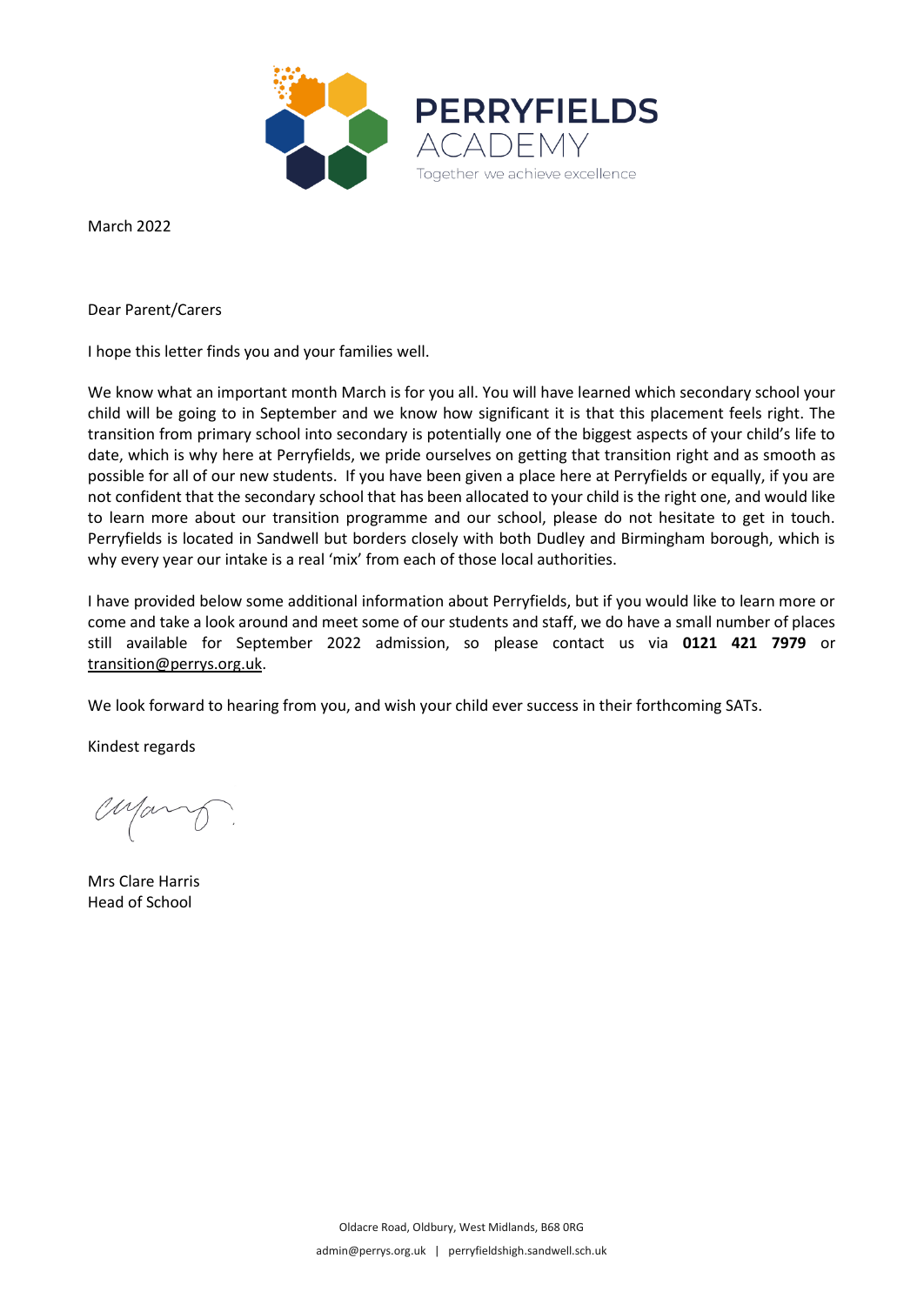## **A brief history of us**

Perryfields is a 'Good' (Ofsted 2018), well established 11-16 comprehensive school. As Head of School, I am very proud of the Academy and the progress we continue to make towards becoming an outstanding provider of education. We are a fully inclusive community that welcomes children with all abilities. Perryfields is a vibrant and caring school that places the students at the centre of each decision we take.

In May 2021, we were delighted for Perryfields to become part of Broadleaf Partnership Trust. We continue to enjoy working collaboratively within a small network of academies, to provide opportunities for both our students and staff to thrive and excel, whilst maintaining our individual flair as an academy.

Whilst at Perryfields, our students are empowered to be aspirational, resilient and independent learners. Our broad and balanced curriculum helps to cultivate the individual, fostering a love of learning and the desire to achieve. It is designed to enhance the development of our students with both subject specific and transferable skills, preparing them for the future and wider-world. This is reflected in our consistently good exam results.

Underpinning our culture of ambition is a strong and supportive pastoral system. The promotion of positive mental health and wellbeing encourages our learners to unlock their potential, within a kind and friendly environment. We equip our students with the life skills they need to succeed both academically and socially, so they can be well-rounded members of the wider community.

We pride ourselves on working as a united team with our students, staff and families. Together, we strive to achieve excellence.

## **GCSE results 2019**

Perryfields is a top performing secondary school, achieving improved levels of progress in the last set of formal examinations. Most students achieved half a grade higher than predicted across all subjects, seeing an increase in both Attainment and Progress 8 scores. These were most notable within the core subjects where over 85% of students in English achieved a grade 4 or higher.

These excellent results were testament to all of the determination and commitment the students put in to their studies, combined with the continued support from our dedicated and hardworking staff, parents, carers and governors. Despite the disruption caused by the pandemic in 2020 and 2021, we have confidence in our GCSE outcomes for this summer as we continue to support our Year 11s as much as possible.

## **Sandwell Well-Being Charter Mark**

We are proud to have been awarded Sandwell's Wellbeing Charter Mark this academic year. Please see below some of the comments made by our community:

Parents felt 'having someone support with students' transition was beneficial in promoting a sense of belonging for their child. The four days of transition were important as they could get a real sense of the school.'

Parents also identified that they 'had seen evidence of students being treated as individuals at the school. Parents noted "every child is different and at Perryfields every child is treated as an individual."